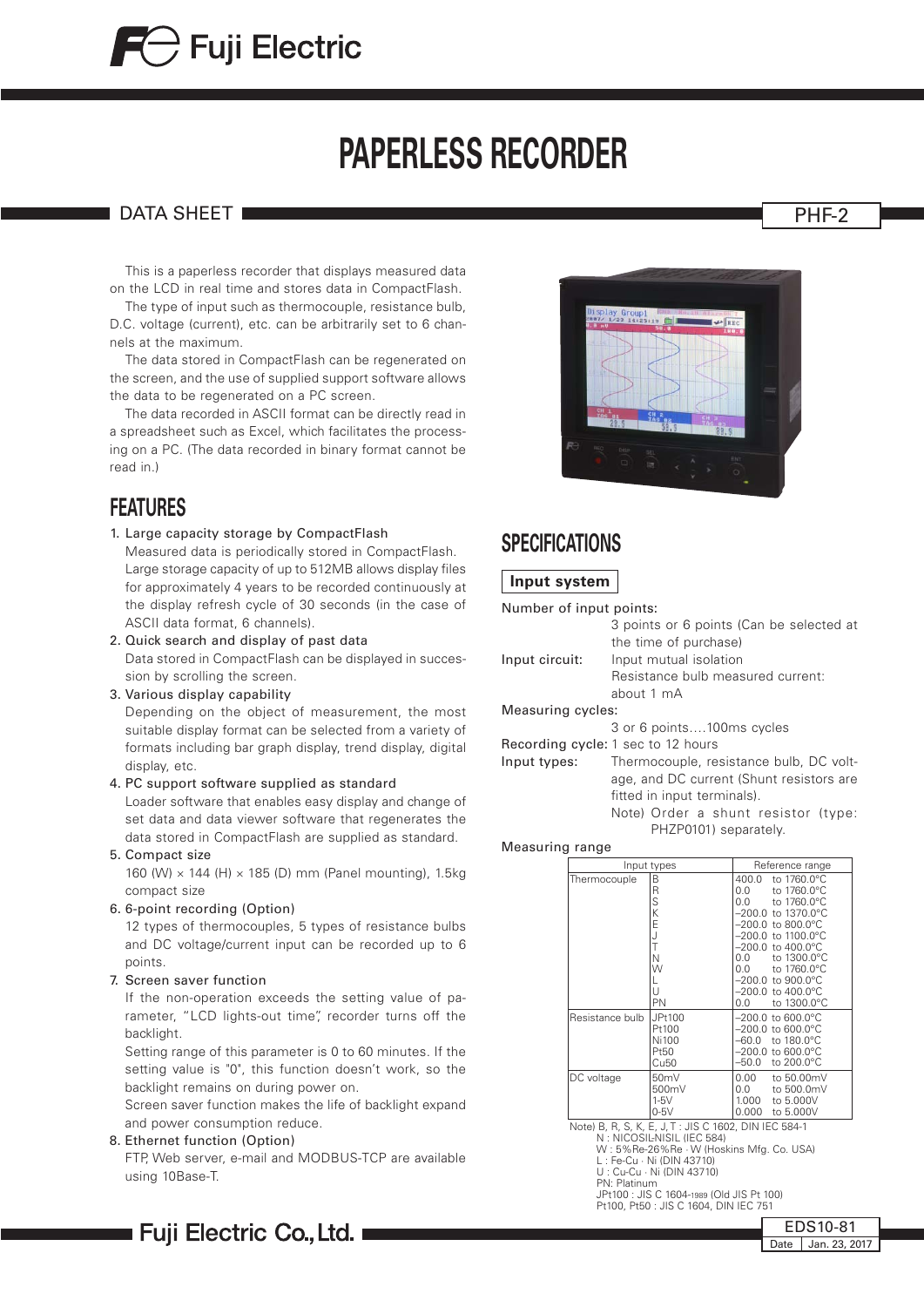#### Selection of input types:

By key operation on the front panel. Note that the same input type (thermocouple, resistance bulb, voltage) should be selected for channel 4 and 5. Refer to "Setting method of input types" for details.

#### Burn-out function:

Equipped in thermocouple and resistance bulb inputs as standard, and overswings the recording to 100% side. Thermocouple burn-out current:

approx. 0.2 µA

#### Input filter function:

Settable for each channel (primary delay filter) Time constants are settable in the range from 0 to 900 sec.

Scaling function: Possible by DC voltage (current) input Scaling range: -32767 to 32767 Decimal position: settable at any point Unit symbol: settable up to 7 digits and 125+12 types

#### Subtraction function:

Subtraction between each channel is allowed.

#### Square rooter function:

Square rooter can be performed against the input value per each channel.

#### **Indication system**

Indicator:  $5.7''$  TFT color LCD (320  $\times$  240 dots) with backlight, no contrast adjustment. On the LCD, certain picture elements remain lit or extinguished. On account of the nature inherent to LCD, the brightness may be non-uniform. But, such are not troubles. Color of indication: 14 colors

#### Applicable language:

English, French, German, Italian (switchable)

Life of backlight: 50,000 hours (20°C)

(the complete indicator unit should be replaced when replacing backlight). Trend display: Direction: vertical and horizontal Number of channels: 6 channels or 4 chan-

nels or 3 channels for the screen (Input: 6 points at the maximum). Display refreshment cycles: select from 1 second to 12 hours

> No numerical value display. Scale display/ no-display can be selected.

Bar graph display: Direction: vertical Number of channels: 6 channels or 4 channels or 3 channels for the screen (Input: 6 points at the maximum). Display refreshment cycles: 1 second. Digital display: Number of channels: 6 channels or 4 channels or for the screen (Input: 6 points at the maximum). Display refreshment cycles: 1 second.

#### Event summary display:

Alarm summary and message summary can be displayed.

#### Ethernet log display:

E-mail sending, FTP server log in/off and MODBUS TCP/IP communication start/ stop can be displayed.

#### Parameter display/set:

Already-set Data Display and Set Change Display screen

TAG indication: Number. of characters to be displayed: Up to 8 characters at 6 channels on one screen or up to  $16 (= 8 \times 2)$  characters at 4 channels on one screen. Characters to be displayed: Alphanumerical characters Tag, unit and channel number display:

It depends on the screen. See below table.

|           | Number of channel | Items                  |      |      |           |
|-----------|-------------------|------------------------|------|------|-----------|
| Screen    | on one screen     | TAG1                   | TAG2 | unit | ch number |
| Trend     | 4 or less         |                        |      |      |           |
|           | more than 5       | v                      |      |      |           |
| Bar graph | 4 or less         |                        |      |      |           |
|           | more than 5       | ×                      |      |      |           |
| Digital   |                   | all items are displaed |      |      |           |

x: only 1 item can be displayed. +: only 2 items can be displayed.

#### Historical trend display:

The past data can be displayed from the Compact Flash or internal memory. The past data file can be read and displayed with scroll display function or jump the cursor to the position which you entered date and time. Scale display/no-display can be selected.

#### Number of screen groups:

1 group (Up to 6 channels per 1 group can be registered.)

#### **Keyboard**

No. of Keys: 8

Function: Use to select various screens and set various parameters.

#### **Recording function**

External memory media:

Compact Flash card (Format as FAT32, FAT16 or FAT, or recorder can't read and write.)

#### Recording capacity:

2GB maximum (compact flash). Limiting the recording file to 64MB is recommended (for 112 hours if display refresh cycle is 1 second. See Table 1 (p. 6).) (When the size of the recording file comes to be 256MB or more, a new file is created automatically and recording is maintained.) \* Please change the compact flash every six month to prevent the data losing.

Recording method:

Turning ON the REC key allows measured data to be written at fixed cycles. Recorded as a new file whenever the recording starts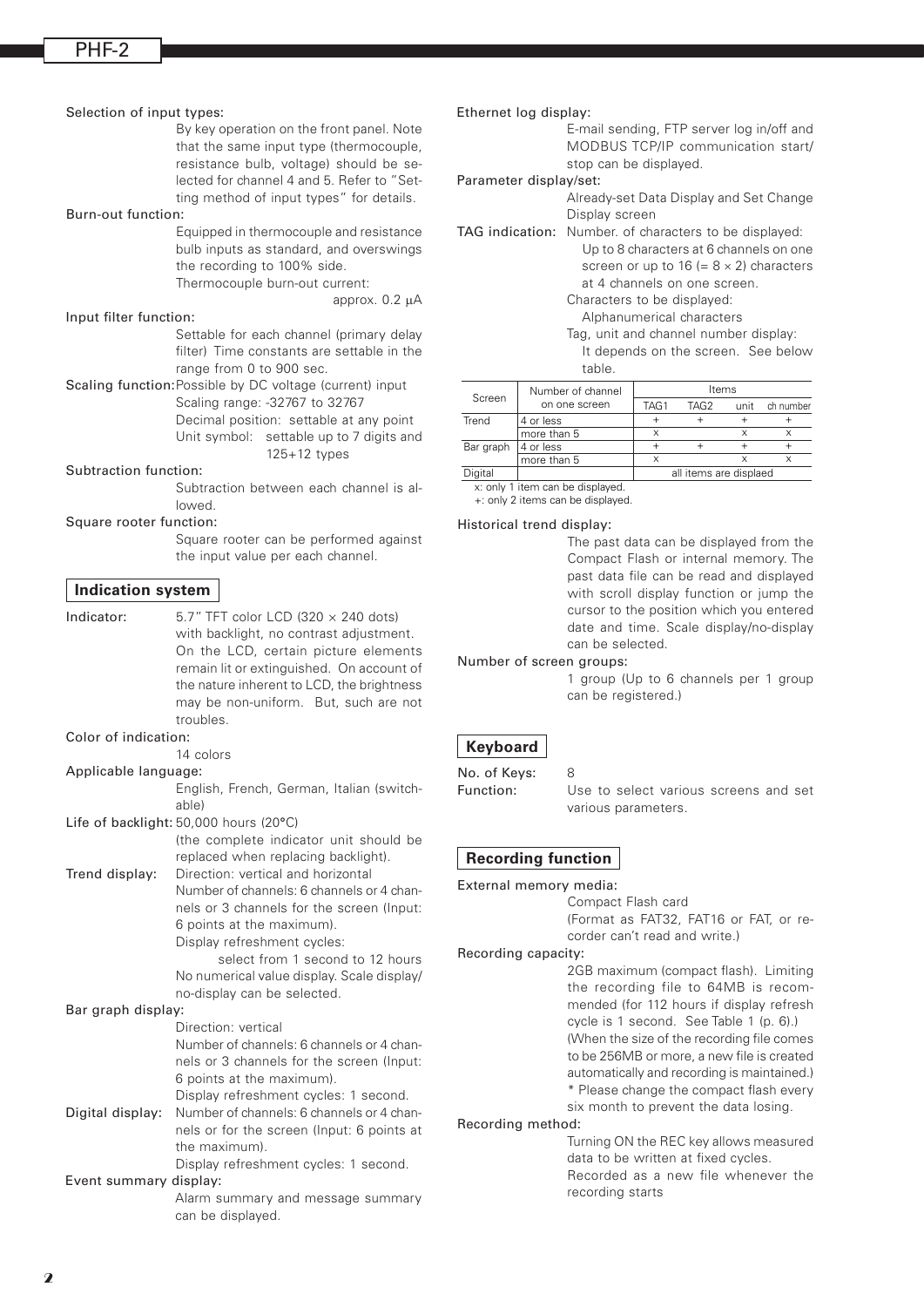| Data save cycles:     |                                                                                                                                                                                                                                                                                                                                                                                                                                        |  |  |  |
|-----------------------|----------------------------------------------------------------------------------------------------------------------------------------------------------------------------------------------------------------------------------------------------------------------------------------------------------------------------------------------------------------------------------------------------------------------------------------|--|--|--|
|                       | Linked to the display refreshment cycles<br>on the "Trend display" screen. However,<br>they are automatically set to about 1<br>minute if the refreshment cycles are set<br>to less than 1 minute.                                                                                                                                                                                                                                     |  |  |  |
| Trend data:           | Average, instance or min. and max. mea-<br>sured values out of measured data that<br>are sampled at the measuring cycles are<br>saved.                                                                                                                                                                                                                                                                                                 |  |  |  |
| Event data:           | Saves alarm data and power ON data<br>when the power turns off and on during<br>recording.                                                                                                                                                                                                                                                                                                                                             |  |  |  |
| Storage capacity:     |                                                                                                                                                                                                                                                                                                                                                                                                                                        |  |  |  |
|                       | Approximately 4 years when the display                                                                                                                                                                                                                                                                                                                                                                                                 |  |  |  |
|                       | refresh cycle is 30 seconds (in the case of<br>6-channel recording in ASCII data format,<br>and 512MB Compact Flash is used). Refer<br>to Table 1.                                                                                                                                                                                                                                                                                     |  |  |  |
| Memory usage:         | Indicates the memory which has already<br>used on the screen. When all the memory<br>is used up, you can stop recording or<br>delete the oldest recording file to save<br>the newest data.                                                                                                                                                                                                                                             |  |  |  |
|                       | Compact flash card form: PHZP2801                                                                                                                                                                                                                                                                                                                                                                                                      |  |  |  |
| (CF card)             | (If a card other than the above is used,<br>no operation assurance is ensured.<br>Meanwhile, as for other CF cards for<br>which operation check will have been<br>completed, the results will be posted on<br>our company's homepage sequentially.<br>Please refer to this website.)                                                                                                                                                   |  |  |  |
| Data format:          | Either of ASCII or binary format can be<br>selected. (Switching cannot be made while<br>the recording is in progress. In the case<br>of ASCII format, the data can be directly<br>read on Excel, etc.)<br>Note: The data recorded in binary format<br>cannot be read directly.<br>Approximately 118 bytes per sample (for<br>6-channel input in ASCII format) or ap-<br>proximately 28 bytes (for 6-channel input<br>in binary format) |  |  |  |
| <b>Alarm function</b> |                                                                                                                                                                                                                                                                                                                                                                                                                                        |  |  |  |
| No. of settings:      | Up to 4 alarms for each channel are set-<br>table                                                                                                                                                                                                                                                                                                                                                                                      |  |  |  |
| Type of alarm:        | High/Low limits                                                                                                                                                                                                                                                                                                                                                                                                                        |  |  |  |
| Indication:           | Status (alarm types) is displayed on digital<br>display unit when an alarm occurs.<br>History display on alarm summary (Alarm<br>start/cancel time and alarm types)                                                                                                                                                                                                                                                                    |  |  |  |
| Hysteresis:           | Set within the recording range of 0 to 100%<br>(it is effective only in case of high/low limit<br>alarm)                                                                                                                                                                                                                                                                                                                               |  |  |  |
| Relay output:         | Number of points; 10                                                                                                                                                                                                                                                                                                                                                                                                                   |  |  |  |
| Alarm latch function: | Keeps alarm indication and alarm output<br>turning on after alarm reset.<br>ON/OFF operation is performed according<br>to key setting.                                                                                                                                                                                                                                                                                                 |  |  |  |

### **Power supply** Rated power voltage:

Range of operating voltage:

90 to 264V AC Supply frequency: 50/60Hz (both employable) Power consumption 100V AC 240V AC About 32VA About 42VA **Structure** Mounting method: Panel-mounted (vertical panel) Thickness of panel: 2 to 26 mm Materials: PC-ABS for case and bezel Color: Black External dimensions: Panel-mounted:  $160$  (W)  $\times$   $144$  (H)  $\times$   $185$ (D) mm Mass: Approx. 1.5 kg (no option) External terminal board: Screw terminals (M3 thread) RJ45 : Ethernet terminal (option) **Normal operating condition** Power voltage: 90 to 264V AC Supply frequency: 50/60 Hz ±2% (both employable) Ambient temperature: Panel-mounted 0 to 50°C (without Ethernet option\*1) 0 to 40°C (with Ethernet option\*2) Note) In case of 30°C or more of ambient temperature, this display might be fogged little bit (This is not out of order). Ambient humidity:

100 to 240V AC

|                           | 20 to 80% RH                                                |  |  |
|---------------------------|-------------------------------------------------------------|--|--|
| Vibration:                | 10 to 60Hz $0.2m/s^2$ or less                               |  |  |
| Shock:                    | None                                                        |  |  |
|                           | Magnetic field: 400 A/m or less                             |  |  |
| Signal source resistance: |                                                             |  |  |
|                           | Thermocouple input $1k\Omega$ or less                       |  |  |
|                           | Resistance bulb input 10 $\Omega$ /wire or less             |  |  |
|                           | (resistance of each wire of 3-wire system                   |  |  |
|                           | should be balanced).                                        |  |  |
|                           | Voltage input 0.1% or less of input                         |  |  |
|                           | resistance                                                  |  |  |
| Mounting posture:         |                                                             |  |  |
|                           | Forward tilt $0^\circ$ , backward tilt within 30 $^\circ$ , |  |  |
|                           | horizontal 0°                                               |  |  |
|                           | Warm-up time: One hour or more after power ON               |  |  |
| Environmental protection: |                                                             |  |  |
|                           | IEC IP50 (Front)/20 (Terminal)                              |  |  |
| Installation category:    |                                                             |  |  |
|                           |                                                             |  |  |
|                           |                                                             |  |  |

#### Pollution degree: 2

Operating altitude:

2000m max.

\*1: In case of the 12th digit of ordering code is "Y".

\*2: In case of the 12th digit of ordering code is "E".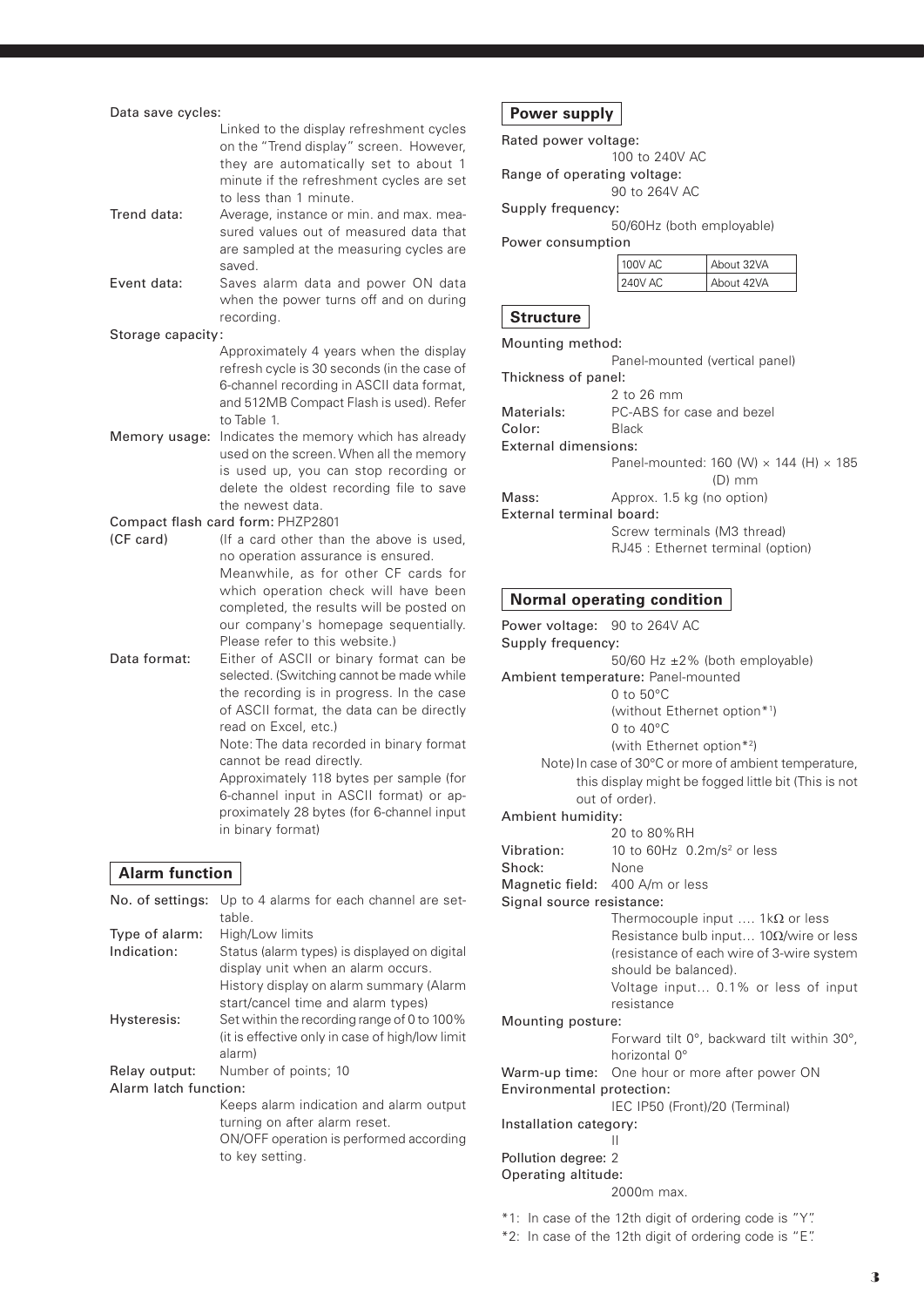#### **Safety and EMC standard**

Safety standard: Based on IEC61010-1 EMC standard: Based on EN61326

#### **Transportation/storage conditions**

| Temperature: | $-10$ to $+60^{\circ}$ C                    |
|--------------|---------------------------------------------|
| Humidity:    | 5 to 90%RH, no condensation                 |
| Vibration:   | 10 to 60Hz, 2.45m/s <sup>2</sup> or lower   |
| Shock:       | 294m/s <sup>2</sup> or lower (packed state) |
|              |                                             |

#### **Reference standard**

Accuracy/resolution:

Measuring conditions (23±2°C, 65±10% RH, power voltage, frequency fluctuation within ±1%, no external noise, warm-up time of 1 hour or more, vertical mounting, standard values of signal source resistance and wiring resistance... within 1% )

| Input types                                                   |                                       | Digital indication<br>Note 1<br>accuracy                                                                                                                                                                                                | Digital indication<br>resolution |
|---------------------------------------------------------------|---------------------------------------|-----------------------------------------------------------------------------------------------------------------------------------------------------------------------------------------------------------------------------------------|----------------------------------|
| Thermocouple<br>B<br>R<br>S<br>Κ<br>E<br>Ν<br>W<br>U<br>PN    |                                       | $\pm$ (0.15%+1 digit)<br>$\pm (0.3\% + 1$ digit)<br>for the range shown below<br>Thermocouple B:<br>$400$ to $600^{\circ}$ C<br>Thermocouples R and S:<br>0 to 300C<br>Thermocouples K, E, J, T,<br>L and U: $-200$ to $-100^{\circ}$ C | $0.1^{\circ}$ C                  |
| JPt100<br>Resistance<br>Pt100<br>bulb<br>Pt50<br><b>Ni100</b> |                                       | $\pm$ (0.15% + 1 digit)<br>$\pm$ (0.5% + 1 digit)                                                                                                                                                                                       | $0.1^{\circ}$ C                  |
| DC voltage                                                    | Cu <sub>50</sub><br>50 <sub>m</sub> V |                                                                                                                                                                                                                                         | 10 <sub>µ</sub> V                |
|                                                               | 500mV                                 |                                                                                                                                                                                                                                         | 100µV                            |
|                                                               | $1-5V$                                | $\pm$ (0.15% + 1 digit)                                                                                                                                                                                                                 | 1mV                              |
|                                                               | $0 - 5V$                              |                                                                                                                                                                                                                                         | 1mV                              |

Note 1) Digital indication accuracy is a percentage (%) of the value in the measuring range on page 1.

Note 2) No error of reference contact compensation of thermocouple is included.

#### Error of reference contact compensation:

K, E, J, T, N, L, U, PN: ±0.5°C

R, S, B, W: ±1.0°C

(when measured at 0°C or more)

Max. input voltage:

Thermocouple, resistance bulb, DC voltage: ±10V DC (continuous)

Input resistance: Thermocouple, DC voltage: About 1MΩ

#### **Others**

| Clock:                 | With calendar function (Christian era)<br>Accuracy: $\pm$ 100ppm or less (monthly<br>error: about 4 minutes)<br>However, time error at ambient tem- |
|------------------------|-----------------------------------------------------------------------------------------------------------------------------------------------------|
|                        | perature $23\pm2\degree$ C and power ON/OFF is<br>not included.                                                                                     |
|                        | Memory backup: Parameters are saved to the internal non-<br>volatile flash memory.                                                                  |
|                        | The clock and totalized data are backed<br>up with built-in lithium battery.                                                                        |
| Insulation resistance: |                                                                                                                                                     |
|                        | 100 M $\Omega$ or more (when measured be-                                                                                                           |
|                        | tween each terminal and ground by using<br>a 500V DC megger)                                                                                        |

#### Withstand voltage:

Power terminal – ground: 2000V AC, 1 min Input terminal – ground: 500V AC, 1 min Alarm terminal – ground: 2000V AC, 1 min Alarm terminal – alarm terminal: 750V AC, 1 min Communication terminal – ground: 500V AC, 1 min

#### **Effect on operation**

#### Effect of power supply fluctuation conditions: For the fluctuation in the range from 90 to 264V AC (frequency: 50/60Hz) Reading change (100V AC base):  $\pm$ (0.2%+1) digit) or lower. For the fluctuation in the range from 47 to 63Hz (power voltage: 100V AC) Reading change (50Hz base):  $\pm$ (0.2%+1 digit) or lower. Effect of input signal resistance: Thermocouple input: (0.5µV/Ω)+1 digit or less DC voltage: Fluctuation for resistance value equivalent to 0.1% of the input resistance:  $\pm (0.2\% + 1 \text{ digit})$  or lower. Resistance bulb (for wiring resistance of 10 $\Omega$  for 1 line (the same for 3 lines)) Reading change:  $\pm$ (0.2%+1 digit) or lower. Effect of ambient temperature: Reading change: ±(0.3%+1 digit)/10°C or lower. Effect of Mounting position: For the backward 30° slant Reading change:  $\pm$ (0.2%+1 digit) or lower. Effect of vibration: When sine wave of 10 to 60Hz with the acceleration of  $0.2m/s^2$  is applied in each direction for 2 hours. Reading change:  $\pm$ (0.2%+1 digit) or lower. Effect of external noise: Normal mode noise (50, 60Hz±0.1Hz) …20dB or more Common mode noise (50, 60Hz±0.1Hz) …120dB or more (Thermocouple input: minus terminalground) (Resistance bulb input: b Line-ground)

#### **Additional function (option)**

■ Alarm relay output/DI (11th digit of code symbols: "1") A card with 10-point relay output and 5-point DI input can be mounted. Terminal structure:

M3 screw terminal

Alarm relay output:

Contact output (SPST:10 points), Individual channel or common output (OR output) allowed. DO1: Contact capacity; 150V/3A AC,

30V/3A DC (resistive load) DO2-10: Contact capacity; 240/3A AC,

30V/3A DC (resistive load)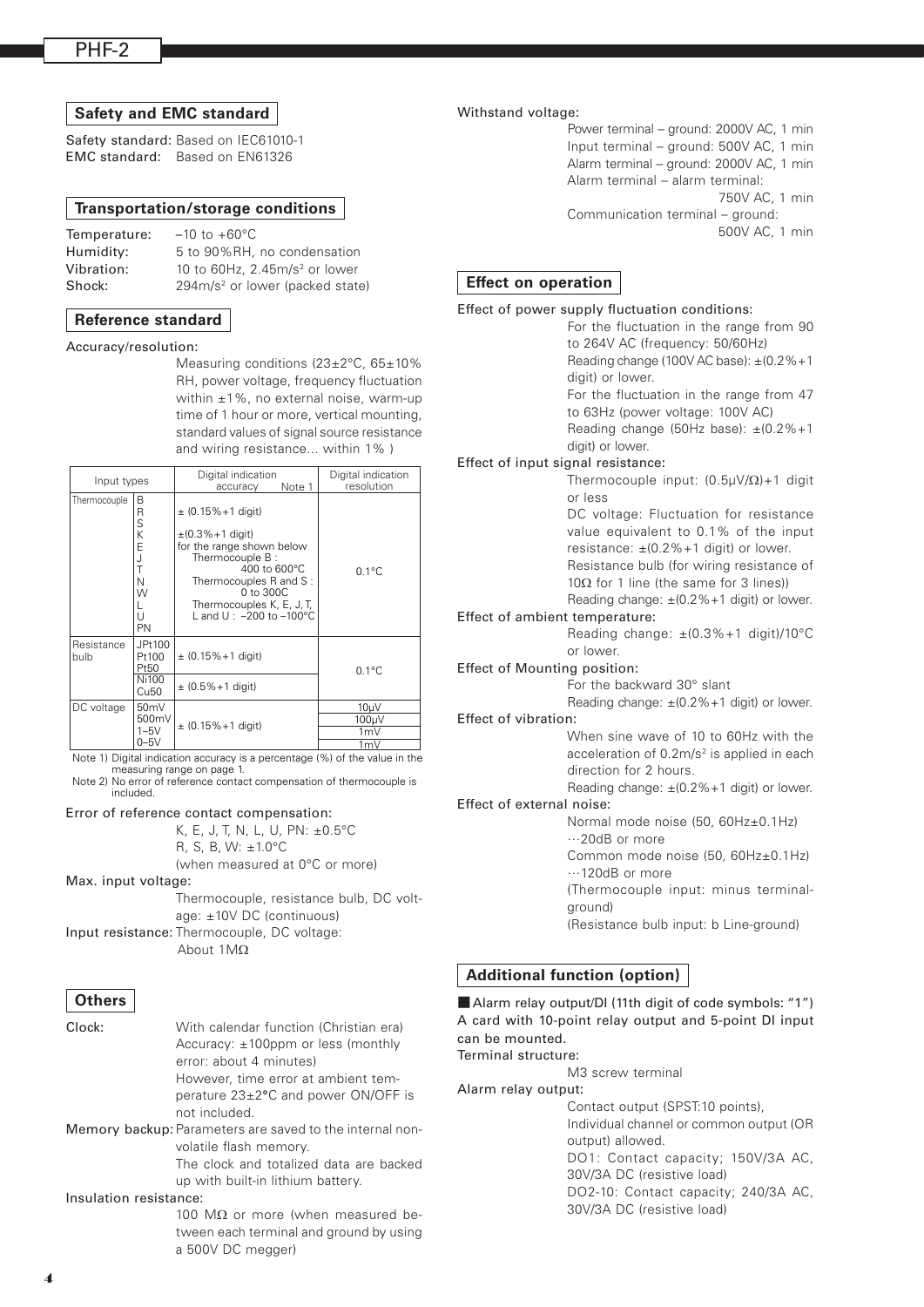DI input:

| No-voltage contact input (5 points)      |
|------------------------------------------|
| The following control is allowed by con- |
| tact input.                              |
|                                          |

- (1) Recording start/stop
- (2) LCD turns on
- (3) E-mail sending
- On pulse width: 200msec or longer
- Off pulse width: 200msec or longer

#### **Ethernet (Option)**

The following can be performed through the Ethernet function. ■ HTTP server (Internet Explorer 6 is compatible) Note 1 Measurement display: Digitally displays the measurement of each channel of the recorder and alarm occurrence status. Event summary display: Displays event summary including alarm ON/OFF. Main unit information display: Displays memory use conditions and information on the main unit such as the battery end warning. Integrated value display: Digitally displays the integrated value of each channel of the recorder. ■ FTP server (Internet Explorer 6 is compatible.) Note 1 File download: Record files stored in compact flash (CF) can be downloaded from the browser. File delete: Record files stored in CF can be deleted from the browser. Access authentication: Authenticates access authority to FTP server. ■ SMTP (e-mail client) Transmits e-mails to specified address under the following conditions. (1) When an alarm turns on or off (2) When DI is set to ON or OFF (3) When an error occurs to the main unit (such as low battery or no memory space) (4) At specified intervals

■ MODBUS TC/IP

Data read: Settings can be read through MODBUS TCP/IP communication.

- Data write: Settings can be written through MODBUS TCP/IP communication.
	- Note1: Neither Netscape nor Mozilla Firefox is available.

#### **Support software**

#### The following software is provided as standard.

- • PC/AT-compatible machine
- Operation on PC98-series machines by NEC is not guaranteed.
- Operation on self-made or shop-brand PCs is not guaranteed.
- Loader software for PC

Major function: Performs various parameter setting/change of the main unit

| O/S:                 | Windows 2000/XP, Windows 7 (Home<br>Premium, Professional (Not applicable for<br>64 bit version)                                                 |
|----------------------|--------------------------------------------------------------------------------------------------------------------------------------------------|
| Required memory:     |                                                                                                                                                  |
|                      | 64MB or larger                                                                                                                                   |
| Disk drive:          | Windows 2000/XP/7-capable CD-ROM drive                                                                                                           |
| Hard disk capacity:  |                                                                                                                                                  |
|                      | Free capacity of 30MB or larger required                                                                                                         |
| Printer:             | Windows 2000/XP/7-capable printer and                                                                                                            |
|                      | printer driver                                                                                                                                   |
|                      | Note) PC loader communication cable (type                                                                                                        |
|                      | PHZP1801) is separately required.                                                                                                                |
| Data viewer software |                                                                                                                                                  |
|                      | Major function: Regenerates the past trend record on the<br>PC from the data in the Compact Flash.<br>Provided with historical trend display and |
|                      | event display functions.                                                                                                                         |
| $O/S$ :              | Windows 2000/XP, Windows 7 (Home                                                                                                                 |
|                      | Premium, Professional)                                                                                                                           |
| Required memory:     |                                                                                                                                                  |
|                      | 64MB or larger                                                                                                                                   |
| Disk drive:          | Windows 2000/XP/7-complaint CD-ROM                                                                                                               |
|                      | drive                                                                                                                                            |
|                      | Hard disk drive: Free capacity of 30MB or larger re-                                                                                             |
|                      | quired                                                                                                                                           |
| Printer:             | Windows 2000/XP/7-capable printer and<br>printer driver                                                                                          |

#### **Standard functions**

| <b>Function</b>                   | Description                                                                                                                                                                                                                                                                |  |
|-----------------------------------|----------------------------------------------------------------------------------------------------------------------------------------------------------------------------------------------------------------------------------------------------------------------------|--|
| Record range<br>voluntary setting | Recording range can be set by channel.                                                                                                                                                                                                                                     |  |
| Input type setting                | Input can be set by channel.<br>(Key operation on the front face)<br>The same input type is selected for channel 4 and 5.<br>See "SELECTING INPUT TYPE" on the last page.                                                                                                  |  |
| Skip function                     | Skips arbitrary channel display/recording.                                                                                                                                                                                                                                 |  |
| Trend display                     | Time display:<br>Time is displayed at the top of the<br>trend display screen.<br>Alarm display: On occurrence of an alarm and the<br>restoration, alarm is displayed in the<br>alarm display field.<br>The Compact Flash usage is displayed at the top of<br>the bargraph. |  |
| TAG name display                  | By channel, Maximum of 8 characters.                                                                                                                                                                                                                                       |  |
| Screen name<br>display            | Displays the screen name (maximum of 16<br>characters).                                                                                                                                                                                                                    |  |
| Unit creation                     | Industrial units can be arbitrarily created, Maximum<br>of 7 digits, 12 types.                                                                                                                                                                                             |  |
| Scaling function                  | Arbitrary scaling is allowed in the case of DC<br>voltage input. Decimal point position can also be<br>arbitrarily set in the range from -32767 to 32767.                                                                                                                  |  |
| PV shift                          | Shift the zero point and slant of the reading.                                                                                                                                                                                                                             |  |
| Input filter                      | Prevents sudden fluctuation of input for each<br>channel (primary delay filter).<br>Time constant: 0 to 900 seconds.                                                                                                                                                       |  |
| <b>Burnout function</b>           | Displays the break of thermocouple/resistance bulb<br>input by scaling out to 100% side.                                                                                                                                                                                   |  |
| Historical<br>trend display       | Regenerates and displays the data stored in the<br>compact flash by scrolling the screen or jump to<br>time when you entered.                                                                                                                                              |  |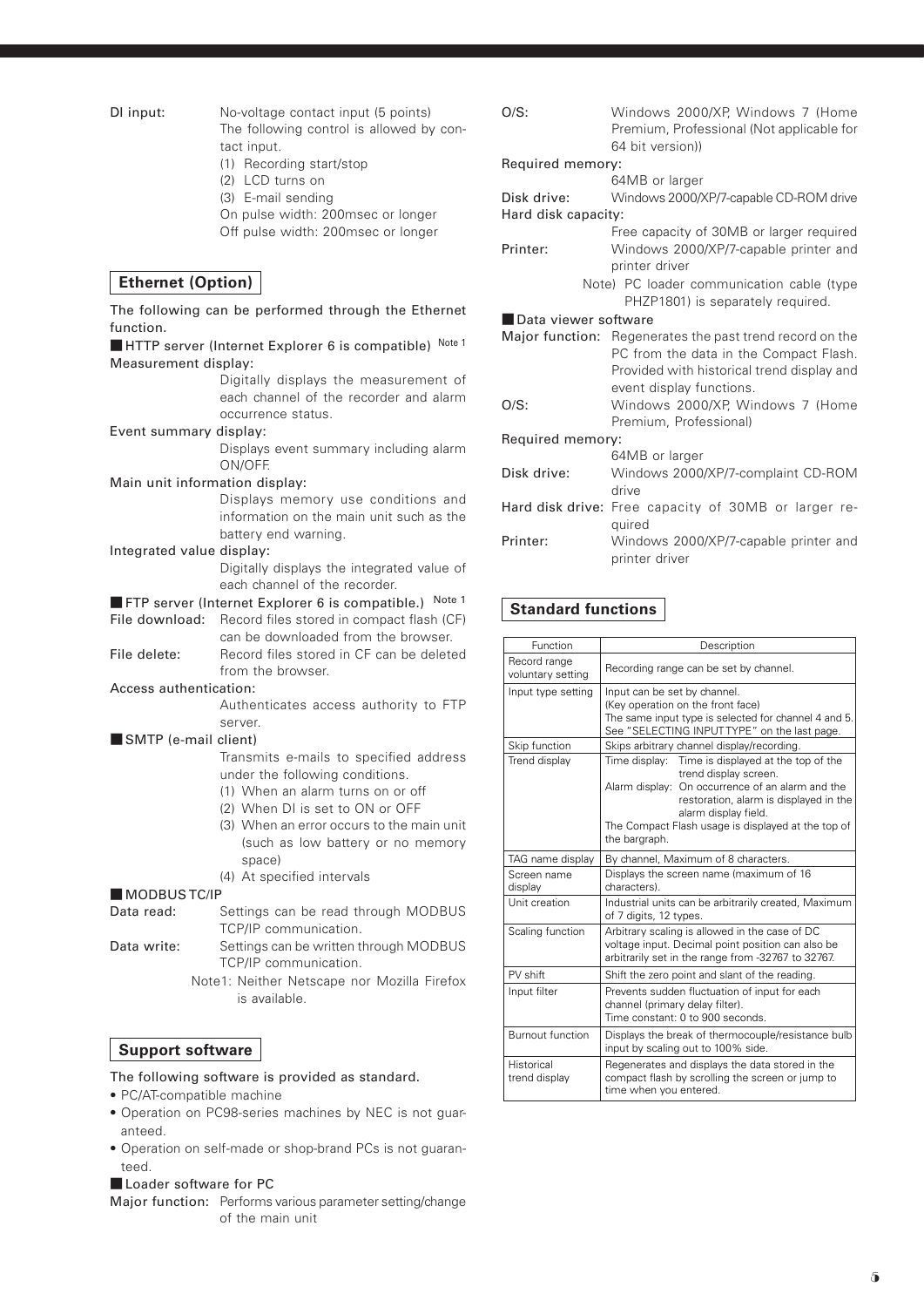#### Input point: 6

Data format: ASCII

The recording can be made for the period of time listed in the tables shown below. When the number of input points is 3, the period is approximately 1.6 times of those listed in the table.

In binary format, the period is approximately 4 times as long<br>capthese listed in the table as those listed in the table.

| CompactFlash size           |       | 256MB |                                      |       |
|-----------------------------|-------|-------|--------------------------------------|-------|
| Display refreshment cycle   | 1 sec |       | 10 sec $\vert$ 30 sec                | 1 min |
| Recordable capacity (about) |       |       | 26 days 265 days 2.1 years 4.3 years |       |

When Compact Flash is not used, up to 600K bytes of the recording data and the event data can be stored in the main unit. (In case of 6-channel in Max./Min. recording, approximately 21,000 data can be stored. For 5 hour at the display refresh cycle of 1 second. The number of the save data varies depending on the number of the event data.

### **ORDERING CODE**

|       |                                                                                               |      |  | ิค    | 8 | q |  | 10 11 12 13 |
|-------|-----------------------------------------------------------------------------------------------|------|--|-------|---|---|--|-------------|
|       |                                                                                               | PHF  |  | I B I |   |   |  |             |
| Digit | <b>Specifications</b>                                                                         | Note |  |       |   |   |  |             |
| 4     | <number input="" of="" points=""><br/>З<br/>6</number>                                        |      |  |       |   |   |  |             |
| 11    | <alarm (relay)="" di="" input="" output=""><br/>Without<br/>With</alarm>                      |      |  |       |   |   |  |             |
| 12    | <communication><br/>Without any communication<br/>With Ethernet communication</communication> |      |  |       |   |   |  |             |

### **STANDARD ACCESSORY**

|                |                                                    | Quantity          |
|----------------|----------------------------------------------------|-------------------|
|                | ltem                                               | Panel<br>mounting |
| Recorder (PHF) |                                                    |                   |
|                | Panel mounting bracket                             |                   |
|                | CD-ROM   PC support software<br>instruction manual |                   |
|                | Noise filter for the power supply                  |                   |

### **OPTIONAL ITEMS**

| lltem                                                               | Code                         | Specification                    |
|---------------------------------------------------------------------|------------------------------|----------------------------------|
| Shunt resistor for DC<br>current input                              | PHZP0101                     | $10\Omega + 0.1\%$               |
| <b>IPC</b> loader communication<br>cable                            | PHZP1801                     | With USB-A and<br>USB miniB * 3m |
| <b>ICD-ROM</b> with Instruction<br>manual and 2 support<br>software | PHZP2101                     |                                  |
| PC card adapter                                                     | <b>PHZP0501</b>              | For Compact Flash                |
| Compact Flash                                                       | PHZP2801-512<br>PHZP2801-01G | 512MB<br>1GB                     |

\* Shape of this cable is shown below

USB (A) Plug – USB (Mini-B ) Plug

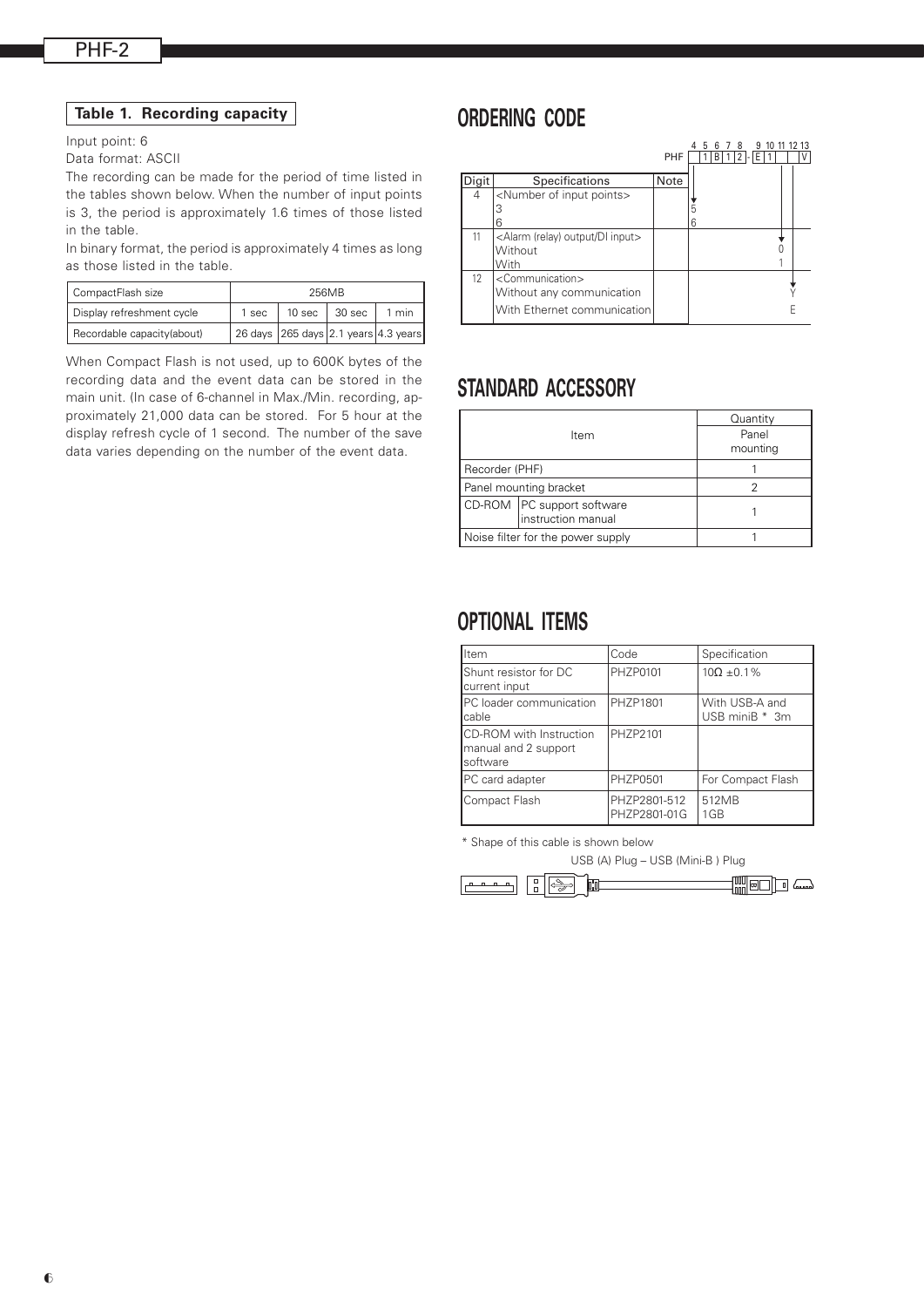### **OUTLINE DIAGRAMS (Unit : mm)**

#### **Panel Mounting**

In the case of 3, 6-point input



(Note) When placing the main unit on another instrument or on the floor, allow a space of 100mm or more between the unit and instrument or the floor.

**Panel cutout**



Do not use the water proof packing in case of mounting n unit

### **EXTERNAL CONNECTION DIAGRAMS (M3 screw)**

In the case of 3, 6-point input

| Alarm (relay) output / |
|------------------------|
| digital Input terminal |

| 231 | ó | ö | 211 | D <sub>1</sub>  |
|-----|---|---|-----|-----------------|
| 232 | ó |   | 212 | D <sub>12</sub> |
| 233 | Ć | Ó | 213 | DI3             |
| 234 | Ć | Ó | 214 | DI4             |
| 235 | Ó |   | 215 | DI <sub>5</sub> |
| 236 | ó | ö | 216 | DO1             |
|     |   | ō | 217 | DO <sub>2</sub> |
| 237 | ó |   |     |                 |
| 238 | ó | Ċ | 218 | DO3             |
| 239 | ó | ö | 219 | DO <sub>4</sub> |
| 240 | ó | ö | 220 | DO <sub>5</sub> |
| 241 | ó |   | 221 | DO <sub>6</sub> |
| 242 | ó | o | 222 | DO7             |
|     | ó | O | 223 | DO8             |
| 243 |   |   | 224 | DO <sub>9</sub> |
| 244 | ó |   |     |                 |
|     |   |   | 225 | DO 10           |
|     |   |   |     |                 |



Input terminal

Source terminal

In the case of 3,6-point input



(Note1) For current input, connect an optional shunt resistance to a voltage input terminal. (Note2) Do not use any input terminal which is not needed.